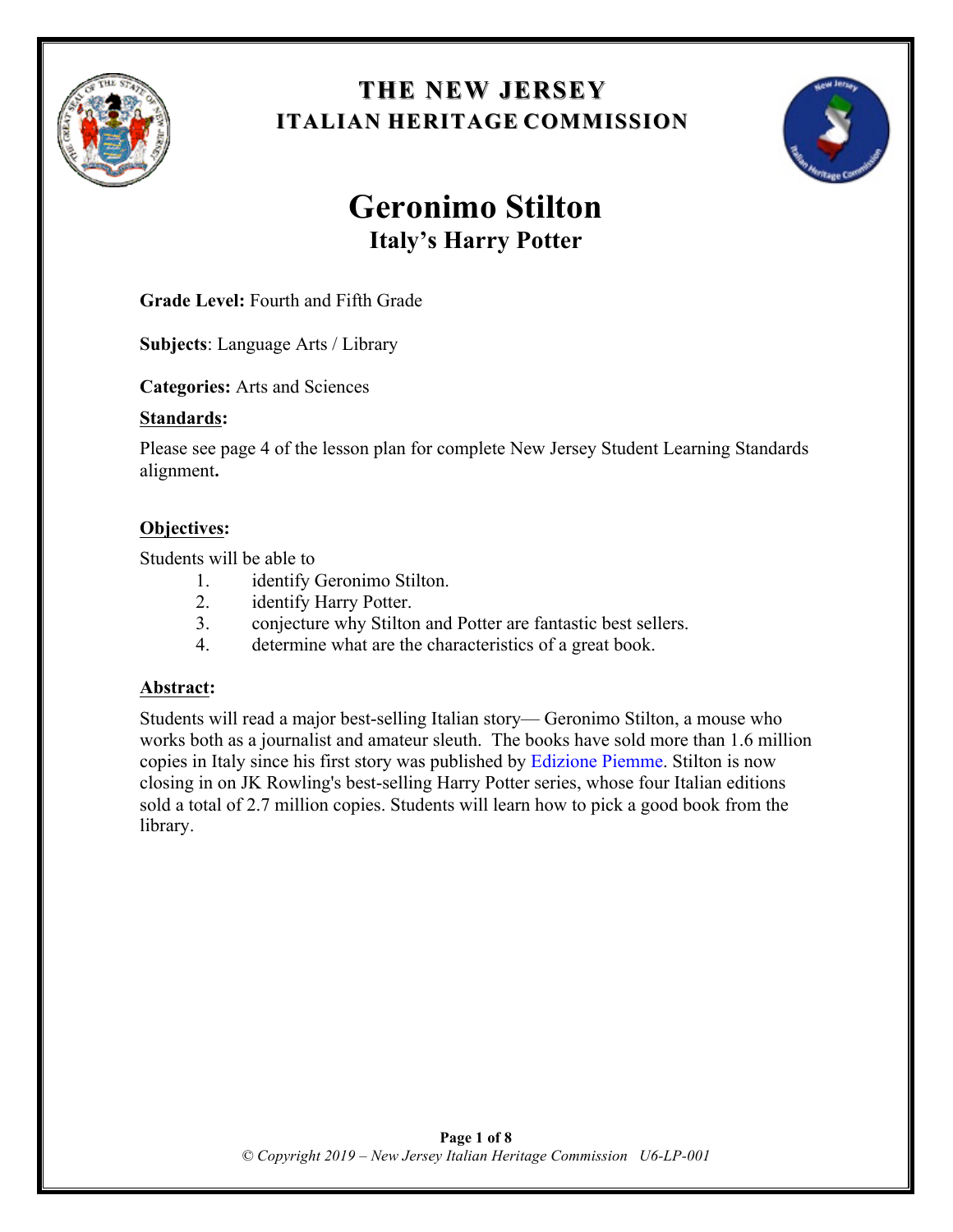#### **Background:**

Students will review the Geronimo Stilton phenomenon in Italy. Teachers can read about this at: https://scroll.in/article/837301/even-children-who-dont-read-are-addicted-to-thisseries-of-books-about-a-mouse-why;

#### **Procedures:**

- I. Ask students if they have heard of Harry Potter.
	- a. Ask them to tell you something about Harry.
		- i. They will offer various descriptions.
- II. Introduce Geronimo Stilton to the your students
	- a. Explain to students that in Italy, Stilton is read by nearly as many children as read Harry Potter.
- III. Have students read the book review: https://www.kidsreads.com/reviews/series/geronimo-stilton-thea-stilton
- IV. Ask them:
	- a. Do you think the Stilton books sound like interesting books to read?
	- b. Why does the author think the series is so great?
	- c. What are some of the adjectives she uses to describe the book? i. List the adjectives on the boards.
	- d. Would you like to read one of the Stilton books?
		- i. Why, or why not
- V. Tell the students you are going to take the class to the library.
	- a. They will pick a book that they think would be interesting for them to read.
- VI. Before students go to the library, they will create a form that will help them pick a book to read.
	- a. Have the students complete the checklist form 3:2a.
		- i. On the checklist form 3:2a, they will list characteristics in the left column that they think are important in a book, e.g. action, fiction, biography, comedy, adventurous, sports, romance, etc.
		- ii. They should also look for the proper reading level.
- VII. Take students to the library to pick a book to read.
	- a. Have them pick their book by using the checklist they created.
	- b. Have them review five books before picking a book to read.
		- i. They can read the jacket.
		- ii. They should read the table of contents.
		- iii. They should read the first page or two.
	- c. Tell them that they can pick a Geronimo Stilton book, if available.
- VIII. As the students read the book, tell them to take notes.
	- a. They will fill out Book Review form 3:2b.

#### **Page 2 of 8**

*© Copyright 2019 – New Jersey Italian Heritage Commission U6-LP-001*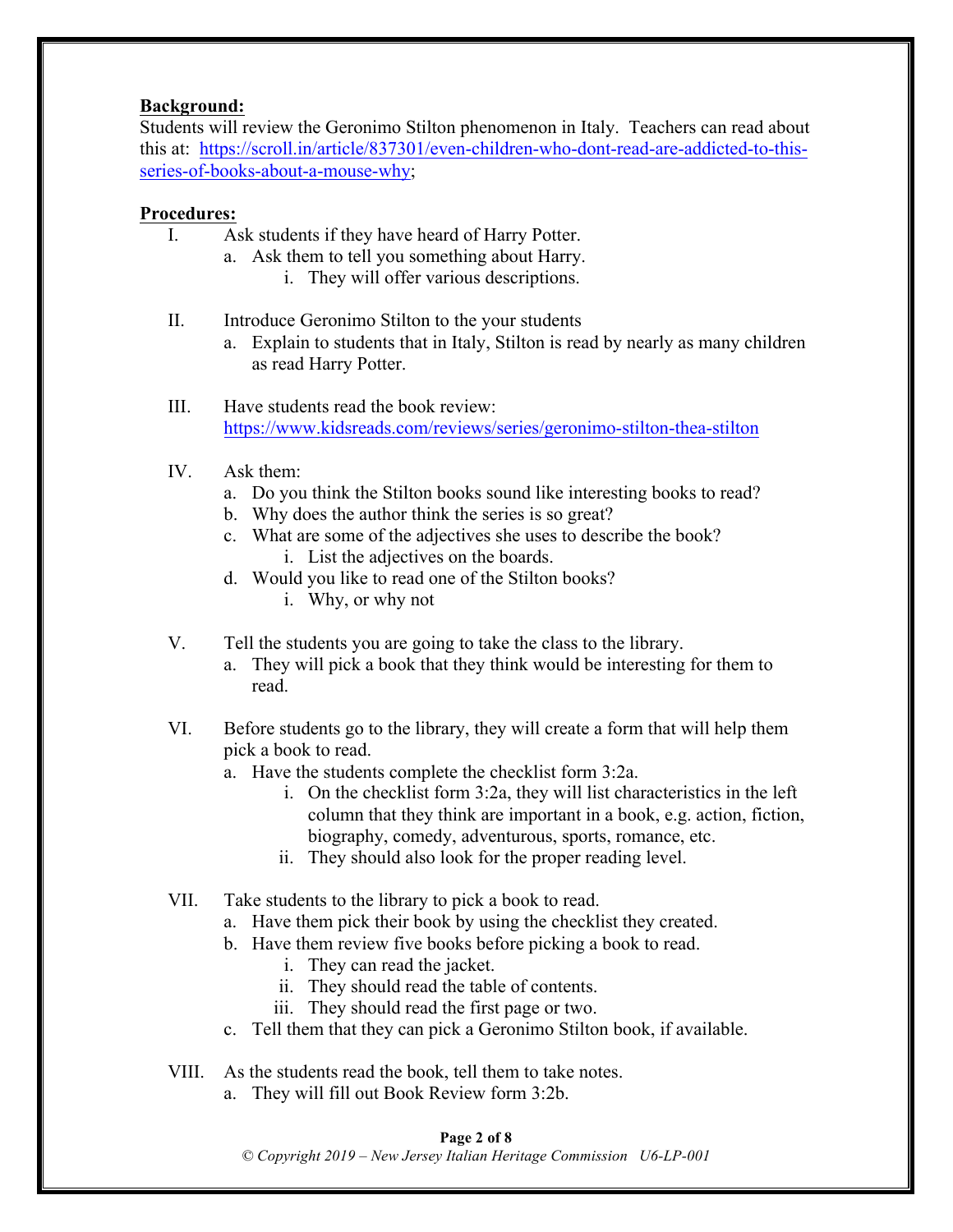- IX. Once they complete reading the book, tell students to use their notes to write a book review, not a book report.
	- a. Use the "kidsread's" review as a model.

#### **Assessment:**

Teachers will review the student's checklists. They will approve of the students' book selection. They will then grade the students' book reviews by using the *New Jersey Registered Holistic Writing Rubric* for scoring.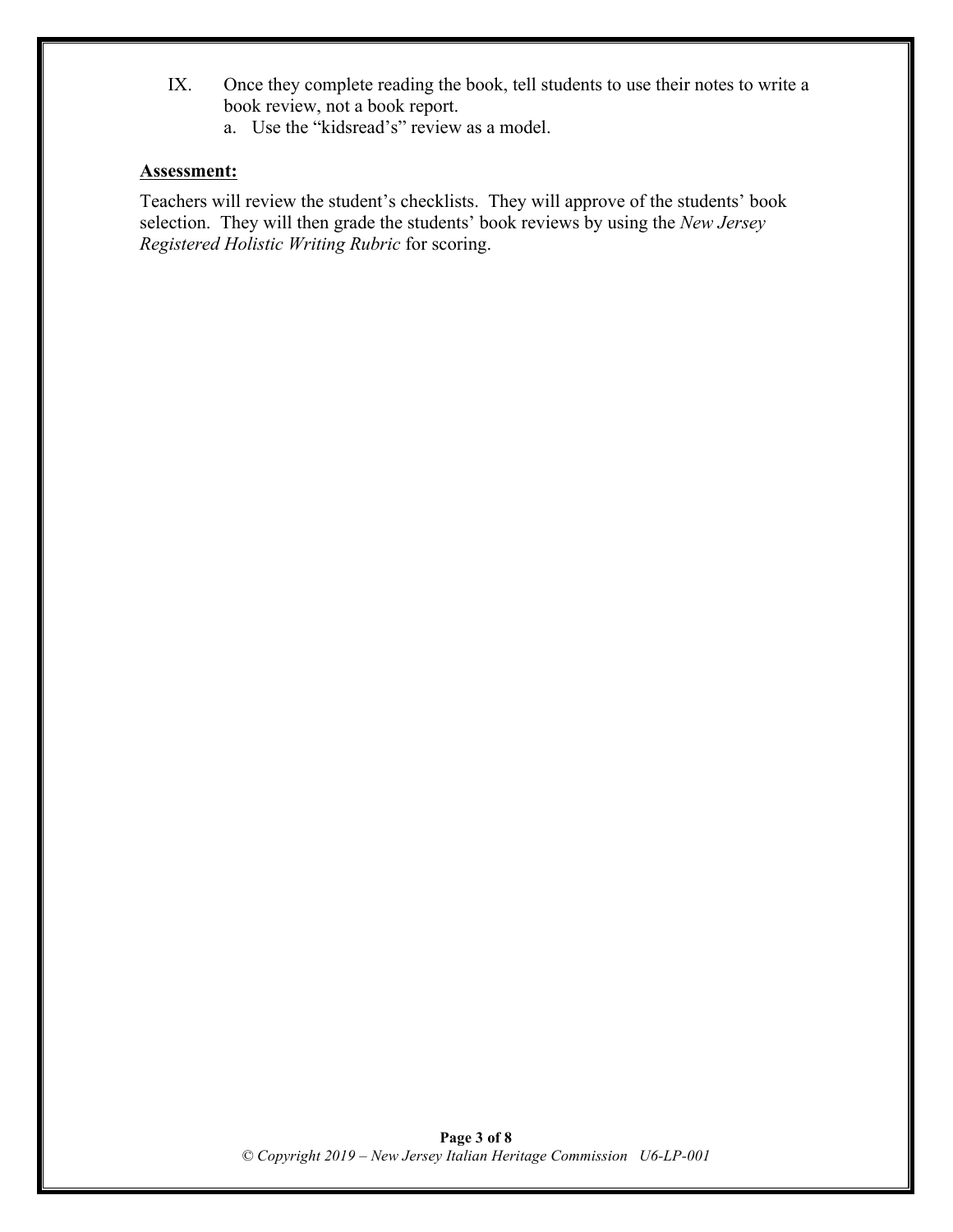### **Standards Alignment**

Reading Standards for Literature – Grade 4, Number 3

Describe in detail a character, event, or setting, drawing on specific details in the text (from a character's thoughts, words, deeds, or interactions with others).

Reading Standards for Literature – Grade 5, Number 2

Determine a theme of a text, drawing on how characters in a story respond to challenges or how the speaker in a poem reflects upon a topic; summarize text.

Reading Standards for Literature – Grade 4 and 5, Number 10

Read literature independently, proficiently, and fluently in the grades 4-5 text complexity band; read texts at the high end of the range with scaffolding as needed.

#### **English Language Arts**

#### RL.4.2

Determine a theme of a story, drama, or poem from details in the text; summarize the text.

#### RL.4.3

Describe in depth a character, setting, or event in a story or drama, drawing on specific details in the text (e.g., a character's thoughts, words, or actions).

#### RL.4.7

Make connections between the text of a story or drama and a visual or oral presentation of the text, identifying where each version reflects specific descriptions and directions in the text.

#### RL.5.2

Determine a theme of a story, drama, or poem from details in the text, including how characters in a story or drama respond to challenges or how the speaker in a poem reflects upon a topic; summarize the text.

#### RL.5.3

Compare and contrast two or more characters, settings, or events in a story or drama, drawing on specific details in the text (e.g., how characters interact).

#### RL.5.9

Compare and contrast stories in the same genre (e.g., mysteries and adventure stories) on their approaches to similar themes and topics.

#### W.4.1

Write opinion pieces on topics or texts, supporting a point of view with reasons and information.

#### W.5.1

Write opinion pieces on topics or texts, supporting a point of view with reasons and

#### **Page 4 of 8**

*© Copyright 2019 – New Jersey Italian Heritage Commission U6-LP-001*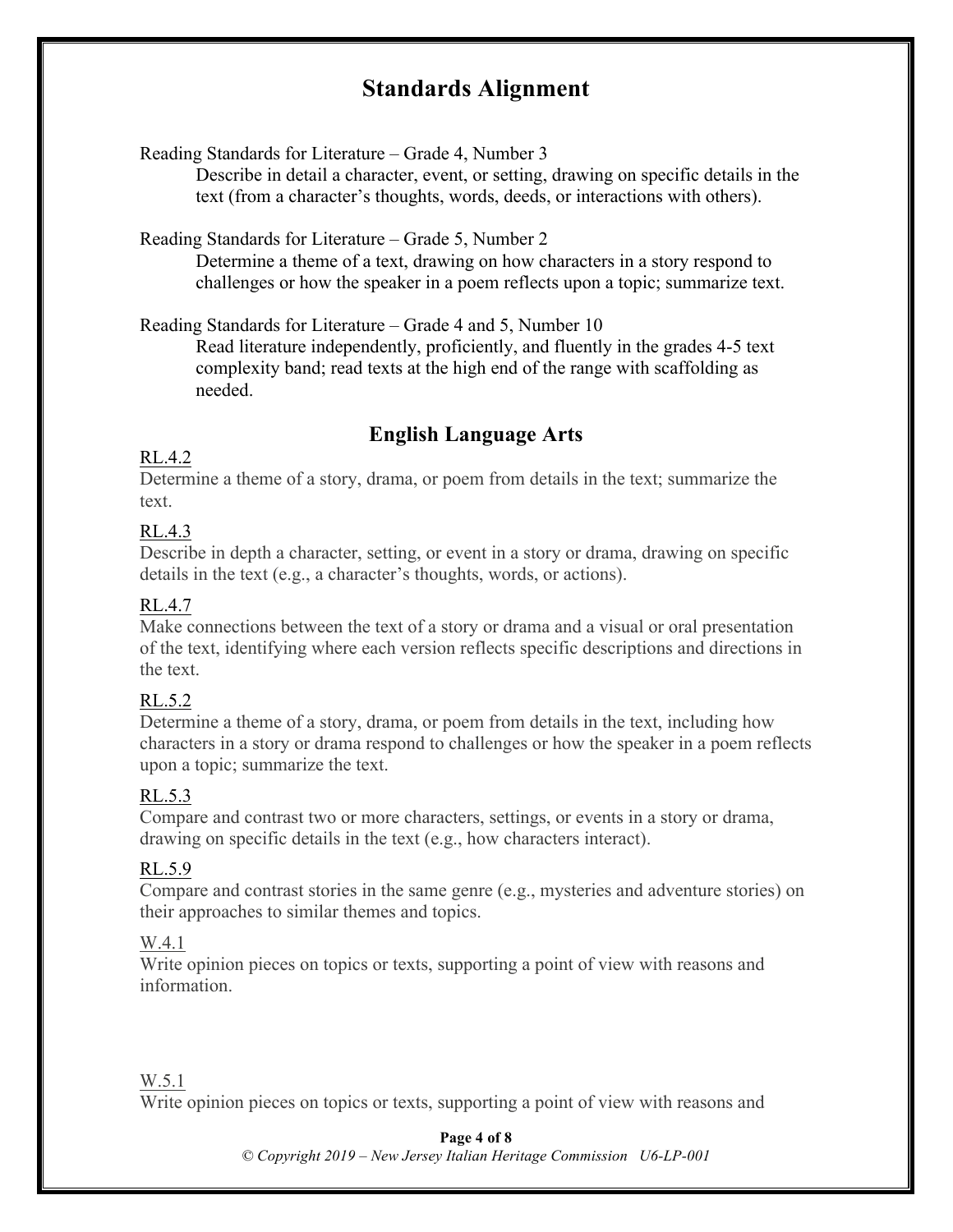#### information.

#### L.4.1

Demonstrate command of the conventions of standard English grammar and usage when writing or speaking.

#### $L.5.1$

Demonstrate command of the conventions of standard English grammar and usage when writing or speaking.

#### L.4.3

Use knowledge of language and its conventions when writing, speaking, reading, or listening.

#### L.5.3

Use knowledge of language and its conventions when writing, speaking, reading, or listening.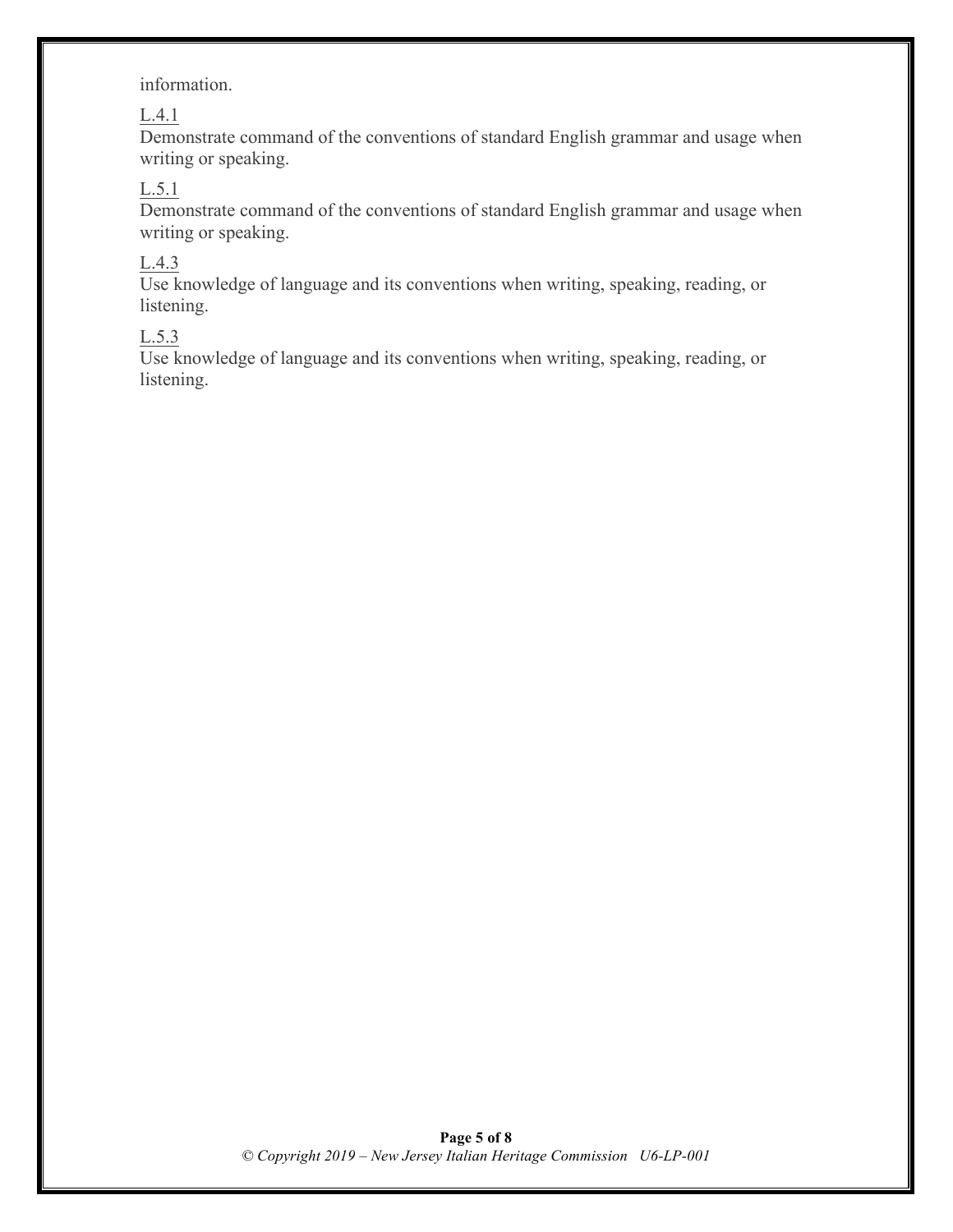# **Library Book Check list**

**Name: \_\_\_\_\_\_\_\_\_\_\_\_\_\_\_\_\_\_\_\_\_\_\_\_\_ Date: \_\_\_\_\_\_\_\_\_\_\_\_**

**Book Name \_\_\_\_\_\_\_\_\_\_\_\_\_\_\_\_\_\_\_\_\_\_\_\_\_\_\_\_\_\_\_\_\_\_\_\_\_\_\_\_\_\_\_\_\_\_\_\_\_\_\_\_\_\_\_\_\_\_\_**

**Author \_\_\_\_\_\_\_\_\_\_\_\_\_\_\_\_\_\_\_\_\_\_\_\_\_\_\_\_\_\_\_\_\_\_\_\_\_\_\_\_\_\_\_\_\_\_\_\_\_\_\_\_\_\_\_\_\_\_\_\_\_\_\_**

#### **Directions:**

Enter the characteristics that you find interesting in a book. Survey the book you may want to read to see if it meets your criteria.

| <b>Characteristics</b> | Yes | No | <b>Unsure</b> |
|------------------------|-----|----|---------------|
|                        |     |    |               |
|                        |     |    |               |
|                        |     |    |               |
|                        |     |    |               |
|                        |     |    |               |
|                        |     |    |               |
|                        |     |    |               |
|                        |     |    |               |
|                        |     |    |               |
|                        |     |    |               |
|                        |     |    |               |
|                        |     |    |               |
|                        |     |    |               |
|                        |     |    |               |
|                        |     |    |               |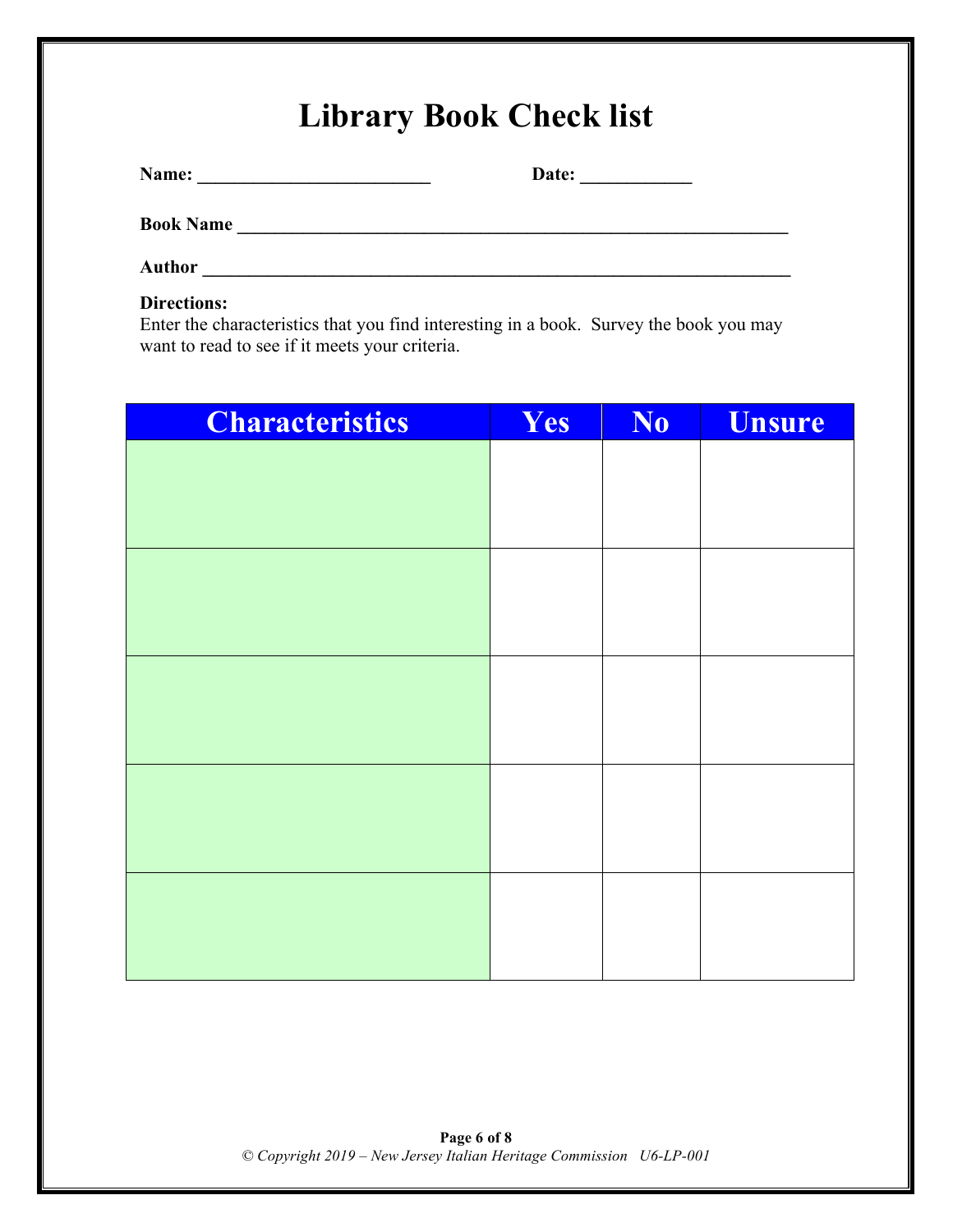| 1. What is the book about?                                                                                          |
|---------------------------------------------------------------------------------------------------------------------|
|                                                                                                                     |
| <u> 1989 - 1989 - 1989 - 1989 - 1989 - 1989 - 1989 - 1989 - 1989 - 1989 - 1989 - 1989 - 1989 - 1989 - 1989 - 19</u> |
| ,我们也不能在这里的人,我们也不能在这里的人,我们也不能在这里的人,我们也不能在这里的人,我们也不能在这里的人,我们也不能在这里的人,我们也不能在这里的人,我们也                                   |
|                                                                                                                     |
| ,我们也不能在这里的人,我们也不能在这里的人,我们也不能在这里的人,我们也不能在这里的人,我们也不能在这里的人,我们也不能在这里的人,我们也不能在这里的人,我们也                                   |
| 2. Critique the book. What did you enjoy about the book? What didn't you<br>enjoy?                                  |
|                                                                                                                     |
|                                                                                                                     |
|                                                                                                                     |
| 3. Did the book meet your expectations on your checklist? Explain                                                   |
|                                                                                                                     |
|                                                                                                                     |

**Page 7 of 8**<br>© Copyright 2019 – New Jersey Italian Heritage Commission U6-LP-001